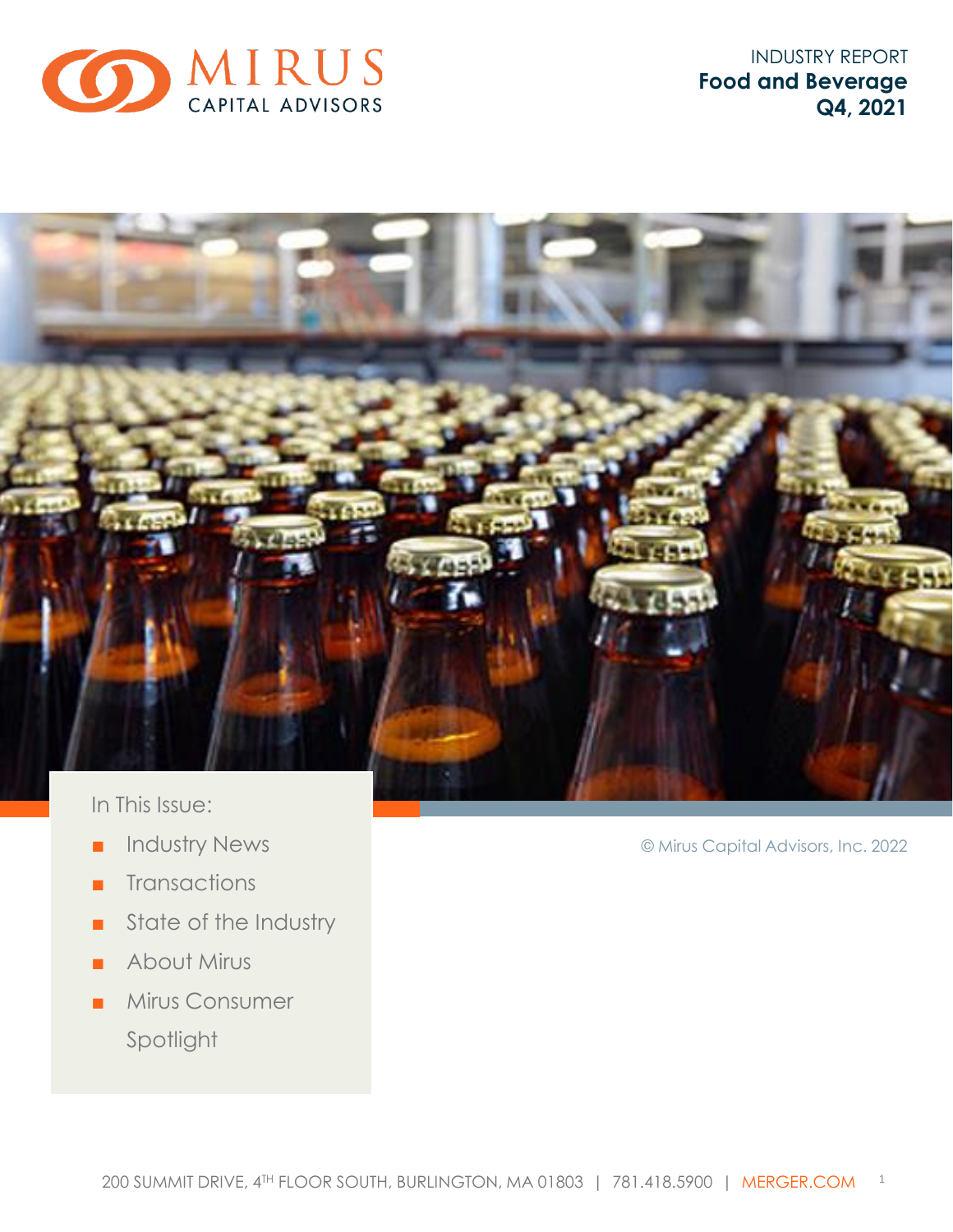# **Food and Beverage**

## **Industry News**

### **2022 Food and Beverage Manufacturing Outlook**

Food Processing [Full Article](https://www.foodprocessing.com/articles/2022/manufacturing-outlook/)

Food and beverage manufacturers are feeling optimistic heading into 2022. According to *Food Processing*'s annual survey, 81% of the respondents anticipate increased production over the next year. In addition, 47% expect an increase in their capital spending budget.

In 2022, food safety and cost control are food manufacturers' top priorities. To maintain food safety standards, employee training and equipment improvements are the most popular practices chosen by respondents in the survey. In addition, supply chain and inflationary pressure means that companies will have a higher focus on cost management this year.

### **Future of Work (FoW) in the Food Industry**

Deloitte [Full Article](https://www2.deloitte.com/us/en/insights/industry/retail-distribution/future-of-food-retail-workforce.html)

Food retailers and product suppliers are seeking ways to move beyond the pandemic and adapt to changes in the industry. FoW initiatives have the potential to grow sales and market share, but "it is going to take leadership to navigate through the competing priorities and properly resource FoW efforts," according to Deloitte's recent report.

The report identifies the greatest people challenge facing the industry as talent availability and retention. Companies in other industries are tapping into the less-credentialed labor pool upon which the food industry has long relied, but flexibility and hybrid work options, where possible, will be key to retention.

### **Coca-Cola Acquires Remaining Stake in Sports-Drink Brand BodyArmor**

Wall Street Journal **[Full Article](https://www.wsj.com/articles/coke-to-pay-5-6-billion-for-full-control-of-bodyarmor-11635713140)** 

Coca-Cola announced on November 1, 2021 to acquire full ownership of BodyArmor, a line of sports performance and hydration beverages. Coca-Cola is paying \$5.6 billion in cash for the remaining 85% of the company after an initial purchase of \$300M in 2018. The deal values BodyArmor at \$8B as Coca-Cola ramps up its competition with rivals like Pepsi in the energy drink category.

"BodyArmor has been a great addition to the system lineup over the last three years, and the company has driven continuous innovation in hydration and health-and-wellness products," said Alfredo Rivera, president of the North America operating unit of The Coca-Cola Company.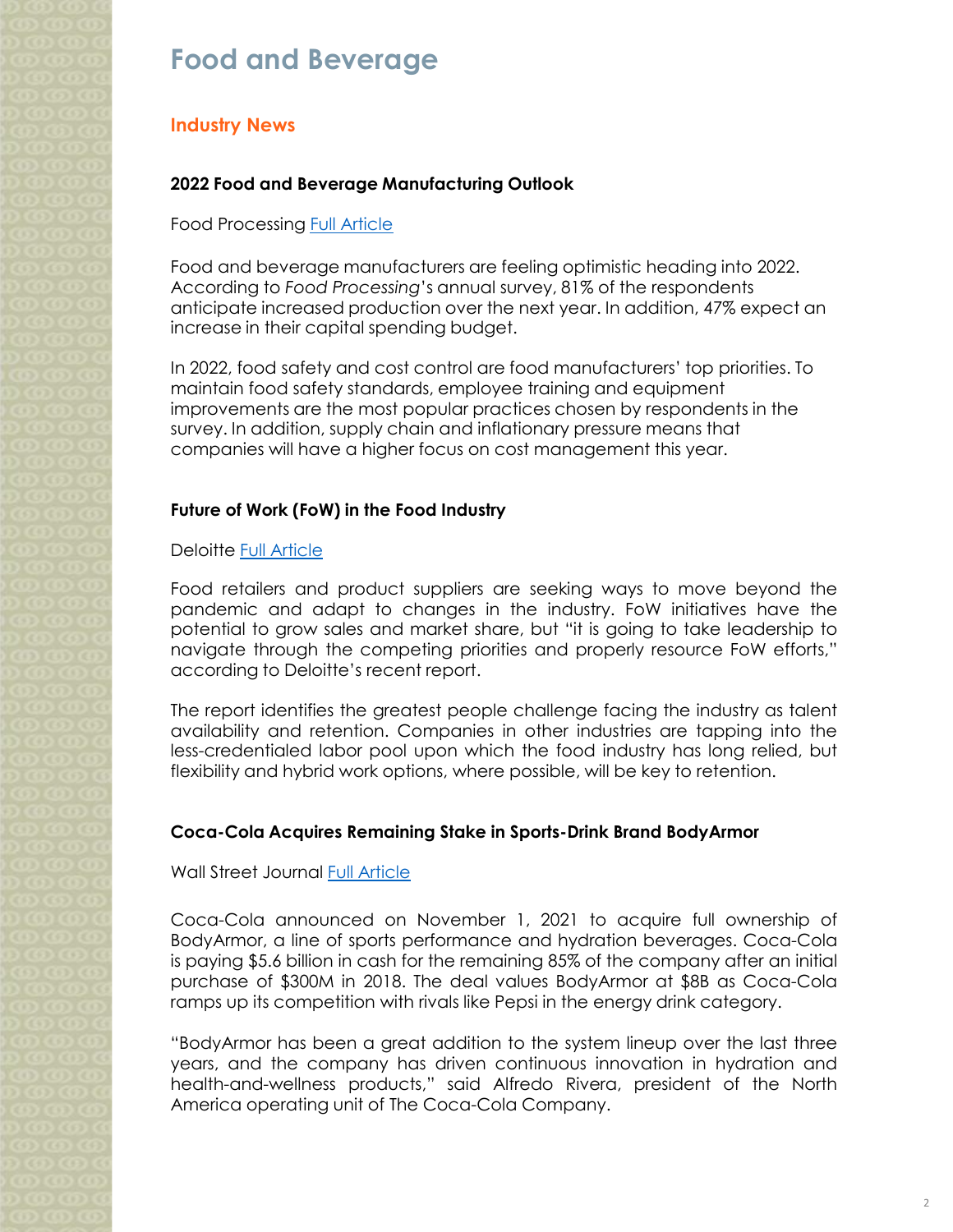# **Food and Beverage**





### **Selected Q4 2021 M&A**

|             |                                          |                                                      |                                | <b>Enterprise</b> |
|-------------|------------------------------------------|------------------------------------------------------|--------------------------------|-------------------|
| Date Closed | <b>Target</b>                            | <b>Buyers/Investors</b>                              | Sector                         | Value (\$M)       |
| 10/1/2021   | &ever GmbH                               | Kalera AS (OB:KAL)                                   | <b>Agricultural Products</b>   | 125               |
| 10/1/2021   | Bettera Brands, LLC                      | Catalent Pharma Solutions, Inc.                      | Packaged Foods and Meats       | 1,000             |
| 10/4/2021   | Shank's Extracts, Inc.                   | Universal Corporation (NYSE:UVV)                     | Packaged Foods and Meats       | 100               |
| 10/4/2021   | <b>ASSAN FOODS</b>                       | The Kraft Heinz Company (NasdaqGS:KHC)               | Packaged Foods and Meats       | 100               |
| 10/13/2021  | Youfoodz Holdings Limited                | Cook E Services Australia Pty Ltd                    | Packaged Foods and Meats       | 77                |
| 10/18/2021  | Agra's SA                                | Scandia Food SRL                                     | Packaged Foods and Meats       | 12                |
| 10/29/2021  | Fairfax Meadow Europe Ltd                | Hilton Foods Limited                                 | Packaged Foods and Meats       | 33                |
| 10/29/2021  | Pastifício Santa Amália S.A.             | Camil Alimentos S.A. (BOVESPA:CAML3)                 | Packaged Foods and Meats       | 78                |
| 11/1/2021   | <b>BA Sports Nutrition, LLC</b>          | The Coca-Cola Company (NYSE:KO)                      | Soft Drinks                    | 5,600             |
| 11/5/2021   | Nomadic Dairy Limited                    | Development Capital Fund Management Limited; BiaVest | Packaged Foods and Meats       | 34                |
| 11/15/2021  | BBM production facility in UAE           | Almarai Company (SASE:2280)                          | Soft Drinks                    | 59                |
| 12/1/2021   | Clover Stornetta Farms, Inc.             | Alpina Productos Alimenticios S.A.                   | Packaged Foods and Meats       | 140               |
| 12/2/2021   | Goyo Foods Industry Co., Ltd. (TSE:2230) | Mitsui & Co., Ltd. (TSE:8031)                        | Packaged Foods and Meats       | 24                |
| 12/6/2021   | R.W. Garcia Co. Inc.                     | Utz Brands, Inc. (NYSE:UTZ)                          | Packaged Foods and Meats       | 56                |
| 12/7/2021   | Double Diamond Distillery LLC            | Tilray Brands, Inc. (NasdagGS:TLRY)                  | <b>Distillers and Vintners</b> | 106               |
| 12/16/2021  | Café Bom Dia Ltda.                       | Camil Alimentos S.A. (BOVESPA:CAML3)                 | Packaged Foods and Meats       | 11                |
| 12/17/2021  | <b>Vestkorn Milling AS</b>               | Koninklijke DSM N.V. (ENXTAM:DSM)                    | <b>Agricultural Products</b>   | 73                |
| 12/28/2021  | That's How We Roll LLC                   | The Hain Celestial Group, Inc. (NasdaqGS:HAIN)       | Packaged Foods and Meats       | 261               |
| 12/30/2021  | <b>ZFS Creston LLC</b>                   | Benson Hill, Inc. (NYSE:BHIL)                        | <b>Agricultural Products</b>   | 102               |
| 12/31/2021  | PRODO Chikskaya Poultry Farm JSC         | Chelyabinsk Poultry Farm                             | Packaged Foods and Meats       | 21                |
|             |                                          |                                                      |                                |                   |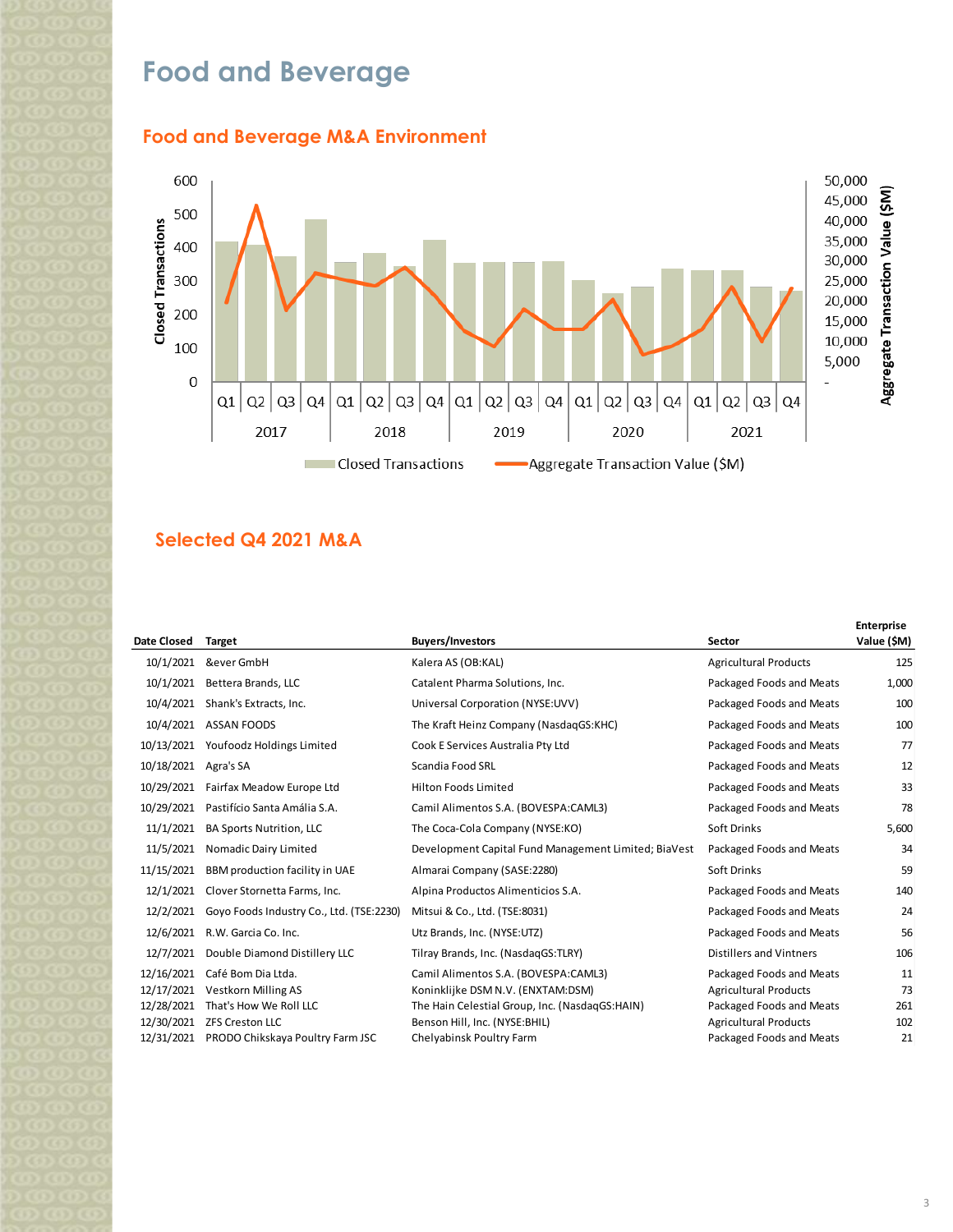# **Consumer**

M&A activity in the consumer products industry is expected to flourish in 2022 as more people receive vaccinations and consumer spending increases across a broad category of products and services. While COVID-related restrictions continue to affect demand in a few sub-sectors, consumer confidence is expected to return as restrictions ease. Spending habits are being influenced by post-pandemic lifestyle changes, which will catalyze deal-making both in terms of corporate portfolio reviews and private equity investments.



-S&P 500 Index Value

Consumer Index Value

| 12/31/2021                        |                 |                         | <b>LTM Financials</b> |               | <b>Valuation Metrics</b> |           | <b>LTM Margins</b>         |           |
|-----------------------------------|-----------------|-------------------------|-----------------------|---------------|--------------------------|-----------|----------------------------|-----------|
| <b>Company Name</b>               | <b>Ticker</b>   | <b>Enterprise Value</b> | Revenue               | <b>EBITDA</b> | EV / Revenue EV / EBITDA |           | Gross Margin EBITDA Margin |           |
| Altria Group, Inc.                | NYSE:MO         | \$112,266               | \$26,013              | \$12,015      | 4.3x                     | 9.3x      | 53.8%                      | 46.2%     |
| Amazon.com, Inc.                  | NasdaqGS:AMZN   | \$1,748,253             | \$469,822             | \$59,175      | 3.7x                     | 29.5x     | 42.0%                      | 12.6%     |
| Archer-Daniels-Midland Company    | NYSE:ADM        | \$46,880                | \$85,249              | \$3,951       | 0.5x                     | 11.9x     | 7.0%                       | 4.6%      |
| AutoNation, Inc.                  | NYSE:AN         | \$11,777                | \$25,047              | \$1,865       | 0.5x                     | 6.3x      | 18.4%                      | 7.4%      |
| Best Buy Co., Inc.                | NYSE:BBY        | \$24,961                | \$52,333              | \$4,213       | 0.5x                     | 5.9x      | 22.6%                      | 8.1%      |
| <b>Bunge Limited</b>              | NYSE:BG         | \$20,193                | \$59,152              | \$2,588       | 0.3x                     | 7.8x      | 5.7%                       | 4.4%      |
| CarMax Inc.                       | NYSE:KMX        | \$39,596                | \$30,633              | \$1,885       | 1.3x                     | 21.0x     | 13.1%                      | 6.2%      |
| Carnival Corporation              | NYSE:CCL        | \$47,407                | \$1,908               | $-54,051$     | <b>NM</b>                | <b>NA</b> | <b>NM</b>                  | <b>NM</b> |
| Charter Communications, Inc.      | NasdaqGS:CHTR   | \$210,778               | \$51,682              | \$20,505      | 4.1x                     | 10.3x     | 45.0%                      | 39.7%     |
| <b>Comcast Corporation</b>        | NasdaqGS:CMCS.A | \$322,578               | \$116,385             | \$34,621      | 2.8x                     | 9.3x      | 67.0%                      | 29.7%     |
| Costco Wholesale Corporation      | NasdaqGS:COST   | \$248,913               | \$203,084             | \$9,413       | 1.2x                     | 26.4x     | 12.8%                      | 4.6%      |
| <b>CVS Health Corporation</b>     | NYSE:CVS        | \$202,401               | \$290,912             | \$18,552      | 0.7x                     | 10.9x     | 17.5%                      | 6.4%      |
| <b>Dollar General Corporation</b> | NYSE:DG         | \$68,248                | \$33,984              | \$3,924       | 2.0x                     | 17.4x     | 31.9%                      | 11.5%     |
| Dollar Tree, Inc.                 | NasdaqGS:DLTR   | \$40,680                | \$26,009              | \$2,683       | 1.6x                     | 15.2x     | 29.8%                      | 10.3%     |
| Ford Motor Company                | NYSE:F          | \$197,569               | \$136,341             | \$16,227      | 1.4x                     | 12.2x     | 12.1%                      | 11.9%     |
| General Mills, Inc.               | NYSE:GIS        | \$53,137                | \$18,608              | \$3,975       | 2.9x                     | 13.4x     | 34.2%                      | 21.4%     |
| General Motors Company            | NYSE:GM         | \$182,182               | \$127,004             | \$16,894      | 1.4x                     | 10.8x     | 14.2%                      | 13.3%     |
| Genuine Parts Company             | NYSE:GPC        | \$22,276                | \$18,319              | \$1,472       | 1.2x                     | 15.1x     | 34.9%                      | 8.0%      |
| Kimberly-Clark Corporation        | NYSE:KMB        | \$57,041                | \$19,440              | \$3,602       | 2.9x                     | 15.8x     | 31.6%                      | 18.5%     |
| Kohl's Corporation                | NYSE:KSS        | \$11,777                | \$19,075              | \$2,714       | 0.6x                     | 4.3x      | 41.8%                      | 14.2%     |
| Lear Corporation                  | NYSE:LEA        | \$12,823                | \$19,263              | \$1,272       | 0.7x                     | 10.1x     | 7.2%                       | 6.6%      |
| Lowe's Companies, Inc.            | NYSE:LOW        | \$198,392               | \$95,222              | \$14,842      | 2.1x                     | 13.4x     | 33.1%                      | 15.6%     |
| Macy's, Inc.                      | NYSE:M          | \$14,044                | \$23,399              | \$2,260       | 0.6x                     | 6.2x      | 39.1%                      | 9.7%      |
| McDonald's Corporation            | NYSE:MCD        | \$244,822               | \$23,223              | \$11,628      | 10.5x                    | 21.1x     | 54.2%                      | 50.1%     |
| Mondelez International, Inc.      | NasdaqGS:MDLZ   | \$109,648               | \$28,720              | \$6,107       | 3.8x                     | 18.0x     | 39.2%                      | 21.3%     |
| NIKE, Inc.                        | NYSE:NKE        | \$261,428               | \$46,306              | \$7,982       | 5.6x                     | 32.8x     | 46.0%                      | 17.2%     |
| Penske Automotive Group, Inc.     | NYSE:PAG        | \$14,197                | \$25,555              | \$1,476       | 0.6x                     | 9.6x      | 17.4%                      | 5.8%      |
| PepsiCo, Inc.                     | NasdagGS:PEP    | \$277,501               | \$79,474              | \$14,394      | 3.5x                     | 19.3x     | 53.3%                      | 18.1%     |
| Performance Food Group Company    | NYSE:PFGC       | \$11,809                | \$33,738              | \$614         | 0.4x                     | 19.2x     | 11.6%                      | 1.8%      |
| Philip Morris International Inc.  | NYSE:PM         | \$174,432               | \$31,405              | \$14,035      | 5.6x                     | 12.4x     | 68.1%                      | 44.7%     |
| Rite Aid Corporation              | NYSE:RAD        | \$7,044                 | \$24,420              | \$419         | 0.3x                     | 16.8x     | 20.5%                      | 1.7%      |
| <b>Starbucks Corporation</b>      | NasdaqGS:SBUX   | \$154,224               | \$29,061              | \$6,226       | 5.3x                     | 24.8x     | 29.0%                      | 21.4%     |
| <b>Sysco Corporation</b>          | NYSE:SYY        | \$50,160                | \$55,977              | \$2,562       | 0.9x                     | 19.6x     | 18.1%                      | 4.6%      |
| <b>Target Corporation</b>         | NYSE:TGT        | \$120,622               | \$103,348             | \$11,166      | 1.2x                     | 10.8x     | 29.5%                      | 10.8%     |
| The Coca-Cola Company             | NYSE:KO         | \$284,544               | \$38,655              | \$12,602      | 7.4x                     | 22.6x     | 60.3%                      | 32.6%     |
| The Gap, Inc.                     | NYSE:GPS        | \$11,908                | \$16,569              | \$1,331       | 0.7x                     | 8.9x      | 49.2%                      | 8.0%      |
| The Home Depot, Inc.              | NYSE:HD         | \$473,568               | \$147,699             | \$25,694      | 3.2x                     | 18.4x     | 33.7%                      | 17.4%     |
| The Kraft Heinz Company           | NasdaqGS:KHC    | \$65,894                | \$26,272              | \$6,701       | 2.5x                     | 9.8x      | 34.4%                      | 25.5%     |
| The Kroger Co.                    | NYSE:KR         | \$51,668                | \$135,577             | \$5,549       | 0.4x                     | 9.3x      | 22.8%                      | 4.1%      |
| The Procter & Gamble Company      | NYSE:PG         | \$419,188               | \$78,346              | \$21,171      | 5.4x                     | 19.8x     | 49.4%                      | 27.0%     |
| The TJX Companies, Inc.           | NYSE:TJX        | \$96,593                | \$45,639              | \$4,706       | 2.1x                     | 20.5x     | 35.2%                      | 10.3%     |
| The Walt Disney Company           | NYSE:DIS        | \$337,562               | \$67,418              | \$8,603       | 5.0x                     | 39.2x     | 33.1%                      | 12.8%     |
| Twenty-First Century Fox, Inc.    | NasdaqGS:FOXA   | \$23,724                | \$13,591              | \$2,990       | 1.7x                     | 7.9x      | 35.5%                      | 22.0%     |
| Tyson Foods, Inc.                 | NYSE:TSN        | \$39,032                | \$47,049              | \$5,950       | 0.8x                     | 6.6x      | 14.6%                      | 12.6%     |
| US Foods Holding Corp.            | NYSE:USFD       | \$13,100                | \$27,986              | \$794         | 0.5x                     | 16.5x     | 16.0%                      | 2.8%      |
| Walgreens Boots Alliance, Inc.    | NasdaqGS:WBA    | \$79,026                | \$134,972             | \$5,649       | 0.6x                     | 14.0x     | 21.5%                      | 4.2%      |
| Walmart Inc.                      | NYSE: WMT       | \$452,202               | \$571,962             | \$40,313      | 0.8x                     | 11.2x     | 25.0%                      | 7.0%      |
| <b>Whirlpool Corporation</b>      | NYSE:WHR        | \$17,628                | \$21,985              | \$2,775       | 0.8x                     | 6.4x      | 20.1%                      | 12.6%     |

| <b>Mean</b><br>15.1%<br>2.3x<br>30.9%<br>14.9x | Median | 1.4x | 13.4x | 31.6% | 11.9% |
|------------------------------------------------|--------|------|-------|-------|-------|
|                                                |        |      |       |       |       |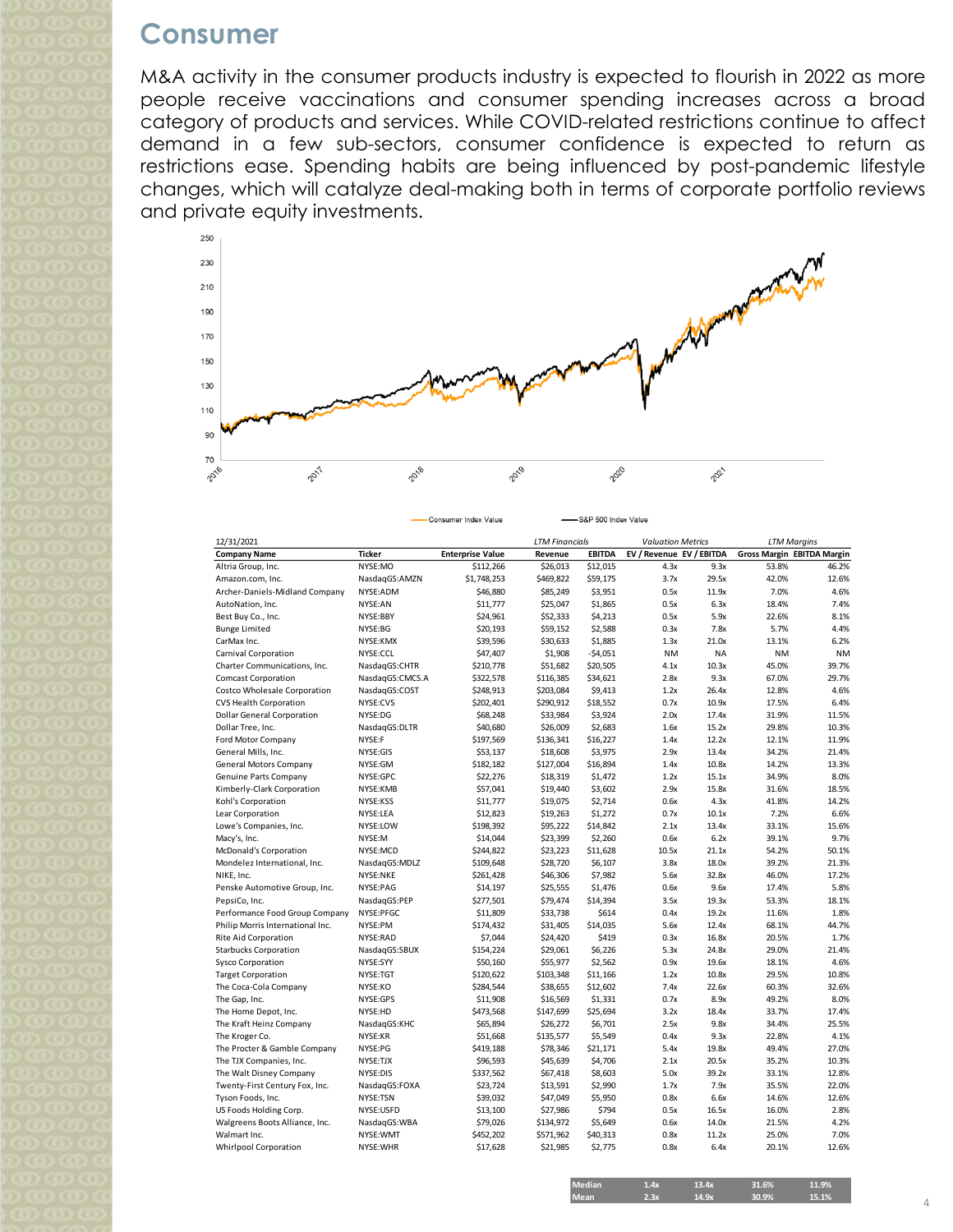# **Consumer**

## **State of the Industry**

**Consumer Price Index** 







**Consumer Confidence Index** 

*Source: The Conference Board*



**Industry Valuations** 

*Source: Capital IQ*



**Consumer Transaction Volume** 

*Source: Capital IQ*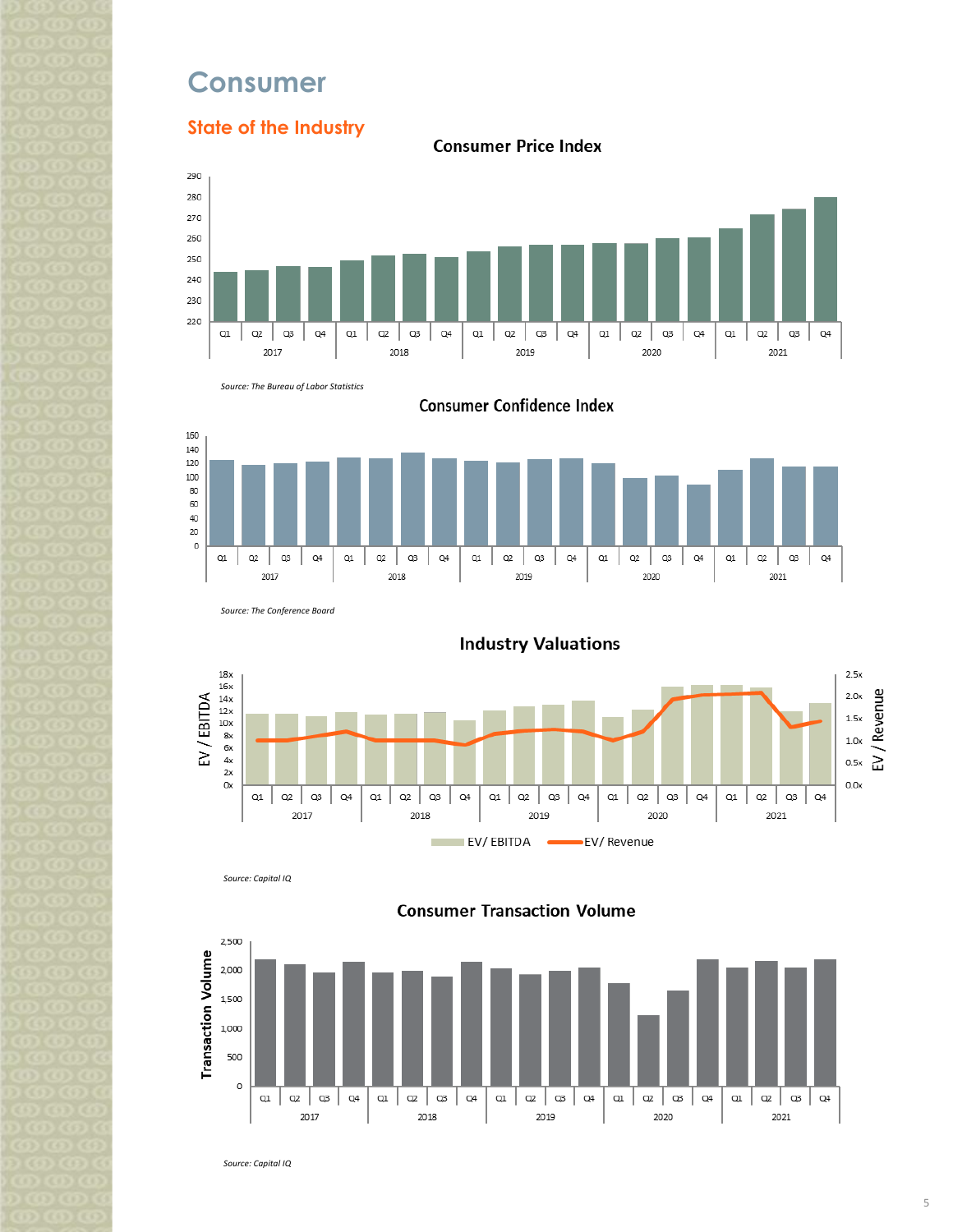



### **About Mirus**

# **The Value of Accomplishment**

The highest level of expertise and hard work is what accomplishment requires. It's what you deserve and what we do.

- *We sweat the small stuff.*
- *Take a 3:00am call.*
- *Say yes.*
- *Say no.*
- *Dig deeper when things get tough.*
- *And celebrate with you when your efforts pay off and you can reflect on it all and say, "It's really remarkable what we've accomplished here."*
- *Then and only then, will we know that we've accomplished something meaningful, too.*

Spending on consumer products & services drives over two-thirds of the US economy and improving consumer sentiment is driving increased investment activity in the sector. Well-capitalized consumer companies are turning to M&A as a key business strategy to gain access to high growth emerging markets, cover the multichannel landscape, acquire scale, and ensure access to resources. Our Consumer Group understands these trends and can help you best position your company for growth or a successful exit in the midst of ongoing consolidation. Mirus provides direct access to sector-specific expertise, as well as global buyers and sellers.

### **Partner Spotlight**

Andrew Crain brings to Mirus a diverse skillset of transactional, executive and legal acumen. Andy is an experienced dealmaker, and his prior experience as a family business owner gives him a unique vantage point from which to successfully guide clients through the financial, operational and emotional aspects of the transaction process. An investment banker since 2005, Andy provides merger & acquisition and corporate finance advisory services to owners of consumer products, food & beverage, business & industrial services, manufacturing and distribution companies throughout New England and nationwide.

An investment banker since 2005, Stuart also has 20 years experience as a senior executive of national retail chains, and e-commerce and direct marketing companies. Stuart has led shoe, home furnishing, continuing education and food catalog companies. He has additional experience in apparel and beauty. Stuart's transaction experience centers on ecommerce and catalog companies, food and beverage, and home and gift. Stuart, a frequent speaker and writer, has an MBA from Harvard University and has taught direct marketing and advertising at Bentley College.



Andrew Crain (781) 418-5950 crain@merger.com



Stuart Rose (781) 418-5922 rose@merger.com